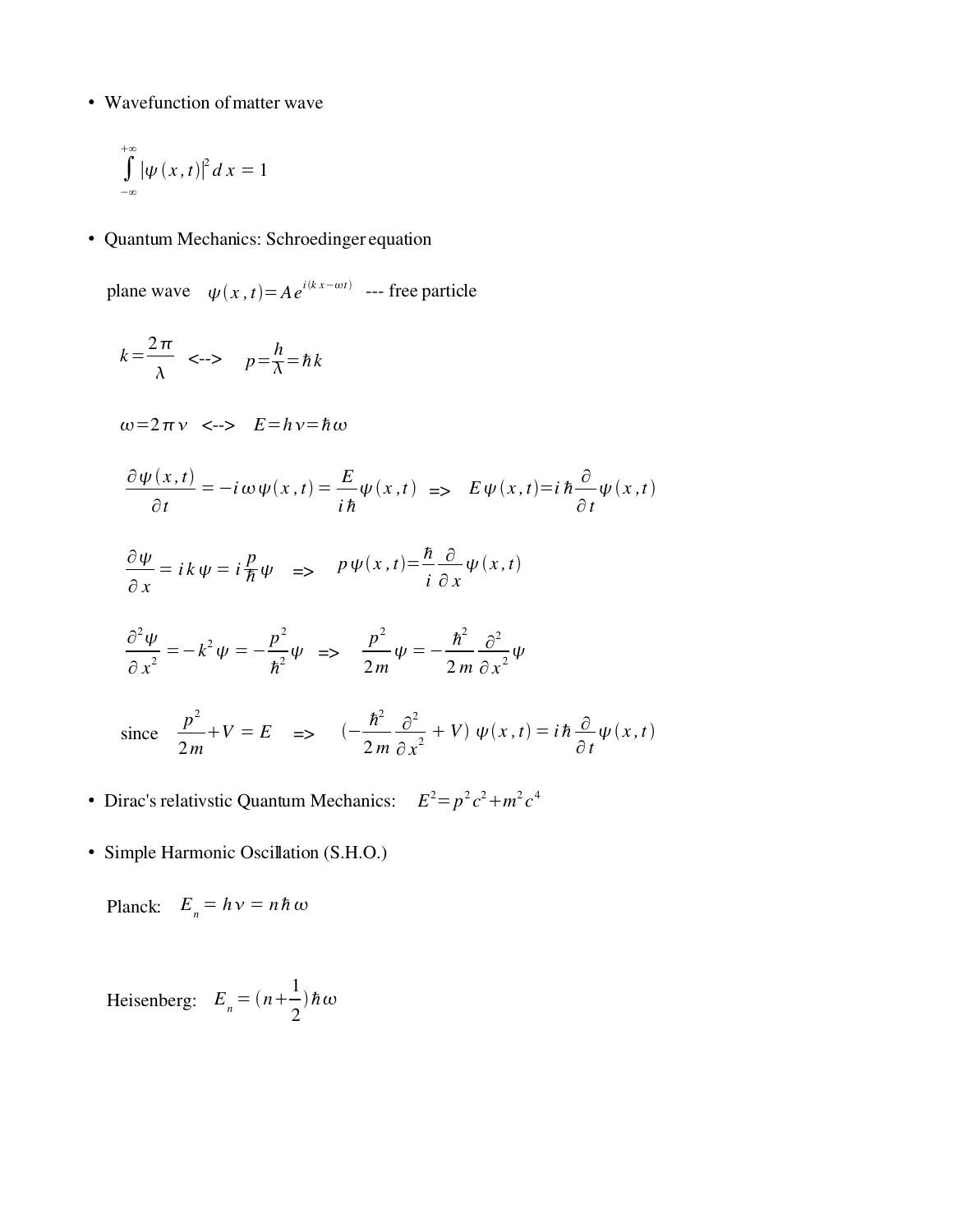

- Time-dependence:  $\psi(x, t) = \psi(x) e^{-iEt/\hbar}$
- Expectation value :

$$
\bar{x} = \int_{-\infty}^{+\infty} \psi^*(x, t) x \psi(x, t) dx , \quad \bar{x}^2 = \int_{-\infty}^{+\infty} \psi^*(x, t) x^2 \psi(x, t) dx
$$

$$
\bar{p} = \int_{-\infty}^{+\infty} \psi^*(x, t) p \psi(x, t) dx = \int_{-\infty}^{+\infty} \psi^*(x, t) (\frac{\hbar}{i} \frac{\partial}{\partial x}) \psi(x, t) dx ,
$$

• Particle in a box